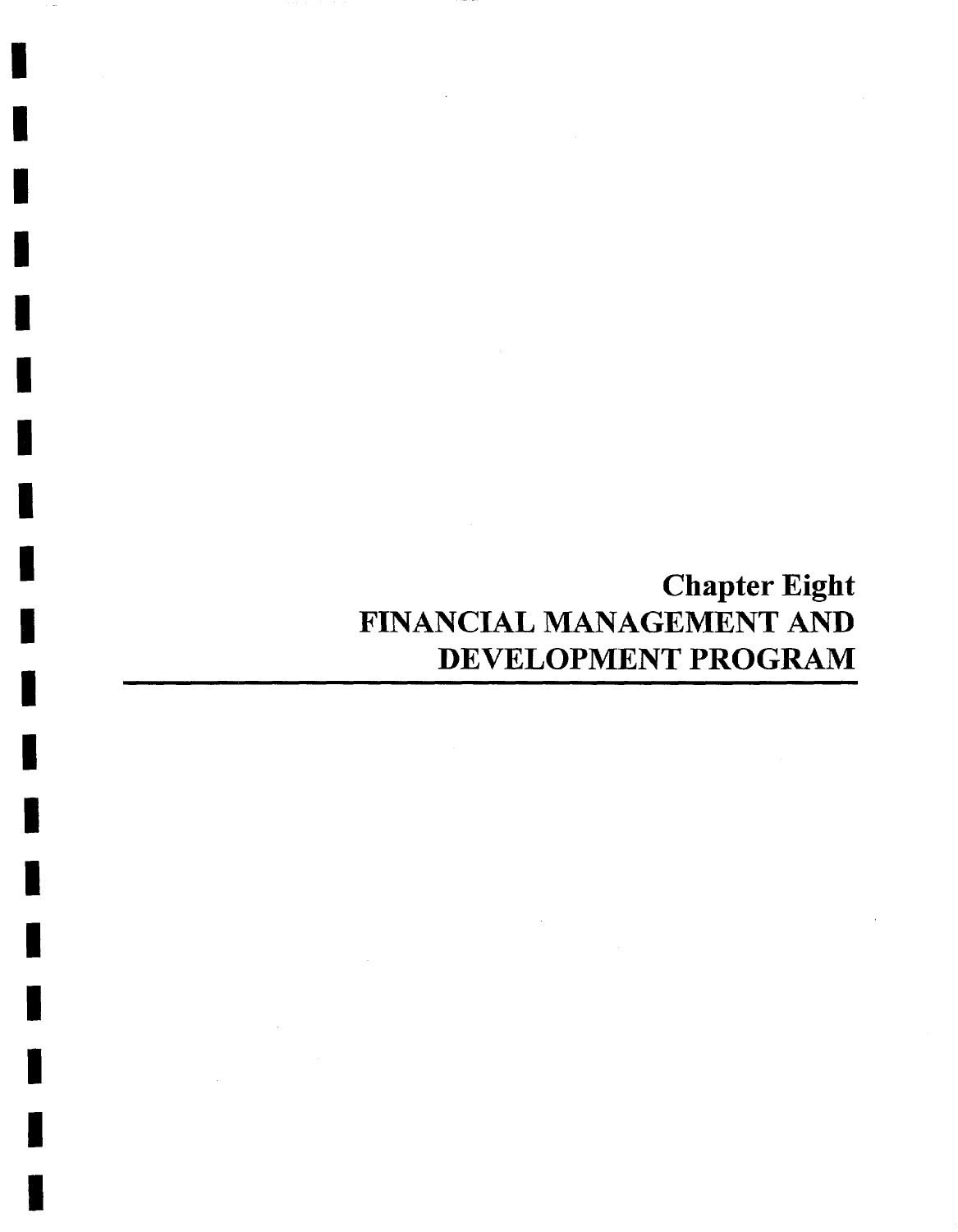

## **Chapter Eight FINANCIAL MANAGEMENT AND DEVELOPMENT PROGRAM**

The analyses conducted in previous chapters have evaluated airport development needs based on forecast activity changes, environmental factors, and operational efficiency. However, one of the most important elements of the master planning process is the application of basic economic, f'mancial, and management rationale so that the feasibility of implementation can be assured. In short, this chapter will concentrate on those factors which will help make the St. Johns Industrial Air Park Master Plan achievable and successful.

This section of the master plan will become the primary reference for decision makers responsible for carrying out the master plan recommendations. Consequently, this chapter must provide complete justification for each recommendation. Proper understanding of the potential ramifications of a decision either for or against a recommendation will be essential. This understanding will be critical in maintaining a realistic and cost effective program that provides maximum benefit to the City of St. Johns.

The program outlined on the following pages has been evaluated from a variety of perspectives. The plan is not financially dependent exclusively upon the City of St. Johns for financing the recommended facility improvements. With timely decision making, it may be possible for the City of St. Johns to provide \$4.59 million in improvements for approximately 03 cents on the dollar. This leverage can be accomplished by obtaining airport

**I** 

**I** 

**I** 

**I** 

**I** 

**I** 

**I** 

**I** 

**I** 

**I** 

**I** 

**I** 

**I** 

**I** 

**I** 

**I** 

**I** 

**I**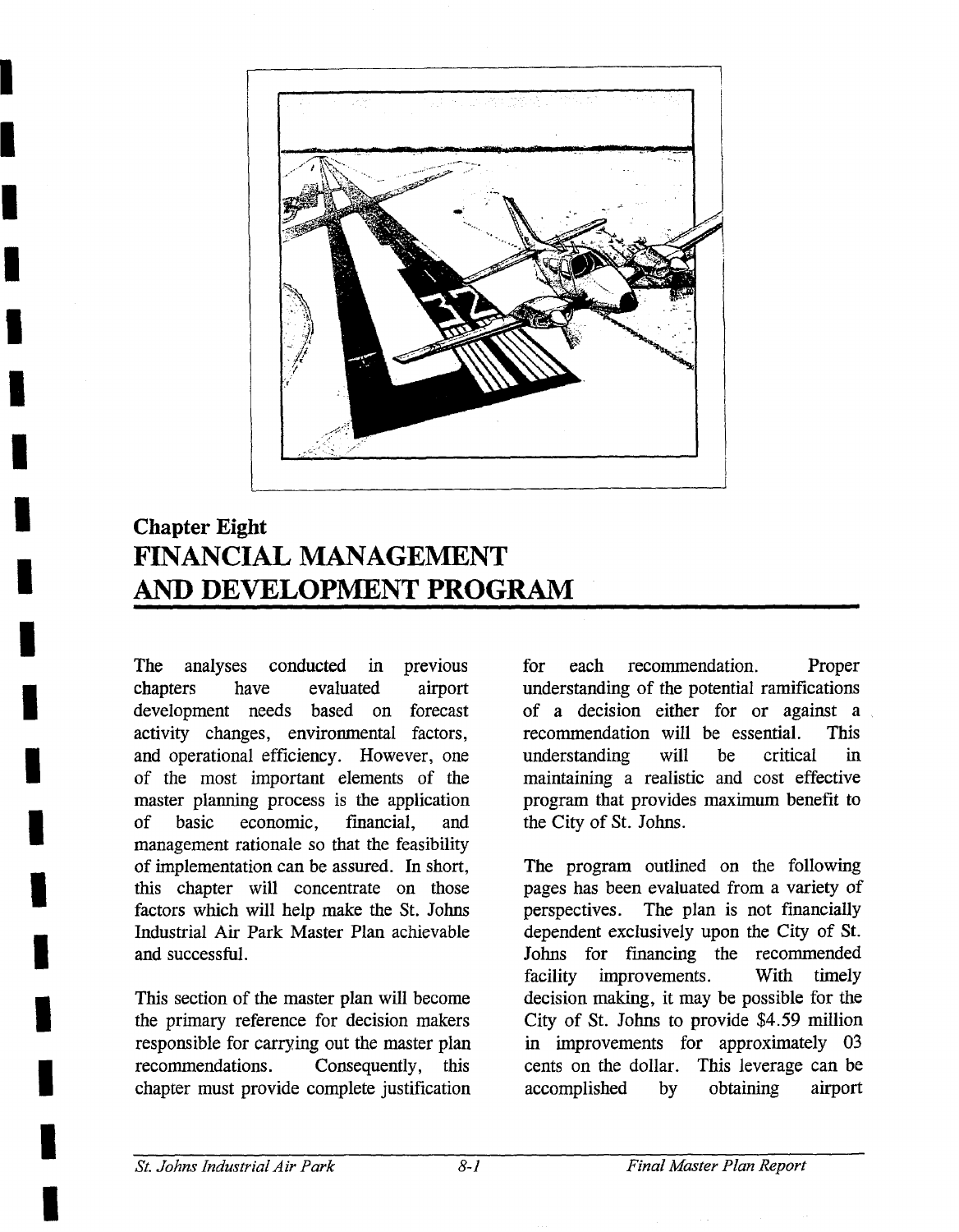development grants from government agencies and through private development. Several sources for development funding exist which will provide decision makers the means necessary for implementing the program. In fact, the development program is dependent upon other sources of capital to finance the majority of the proposed development. Nevertheless, the City of St. Johns will have to provide a significant share of the development costs. This financial commitment on the part of the city will result in substantial economic benefit to the St. Johns area and will be repaid many times over through a system of airport leases, fees and charges, and through increased business activity and taxes throughout the region.

**I** 

**I** 

**I** 

**I** 

**I** 

**I** 

**I** 

**I** 

**I** 

**I** 

**I** 

**I** 

**I** 

**I** 

**I** 

**I** 

**I** 

**I** 

**I** 

The primary source of funds for airport development are the taxes paid by the aviation consumer throughout the country. The process of collecting and distributing aviation user taxes is quite complex but generally follows one basic premise. Aviation goods and services are provided for a fee and are taxed at various rates. These aviation excise taxes are deposited in the Aviation Trust Fund which is used to fund airport planning and development projects.

Distribution of the taxes deposited in the Aviation Trust Fund is controlled by the Congress and administered by the FAA. The Congress establishes the funding authorization levels and the FAA establishes priorities for distributing the funds appropriated through the budget process.

The Airport Improvement Program (AIP) was established by Congress in 1982, to provide in part, for the development of a system of airports throughout the nation. Monies appropriated from the Aviation Trust Fund can provide over 90 percent of the financing necessary for eligible airport development projects. These monies are distributed to eligible airport sponsors throughout the country through grants administered by the FAA.

Federal airport development programs similar to AIP date back to 1946 with the passage of the Federal Airport Act. The Airport Improvement Program is currently scheduled to continue through September 1998. One basic underlying assumption in this chapter is that AIP or other similar program will continue to support airport development requirements throughout the planning period.

The primary feature of AIP funding which must be recognized and properly considered is that these funds are distributed on a priority basis. These priorities are established by each FAA' Regional Office based upon the number and dollar amount of applications received, and the amounts made available each year. Therefore, the City of St. Johns will be competing with other airport sponsors in the Western-Pacific Region for a limited number of development grants.

Since the Airport Improvement Program uses a 91.06 percent federal to 8.94 percent local matching formula for airports like St. Johns Industrial Air Park, federal grants are essential to airport development programs such as is proposed in this Master Plan. Consequently, the approved development program for St. Johns Industrial Air Park must be continuously coordinated with the FAA. Airport development grants obtained by the city must always be matched by local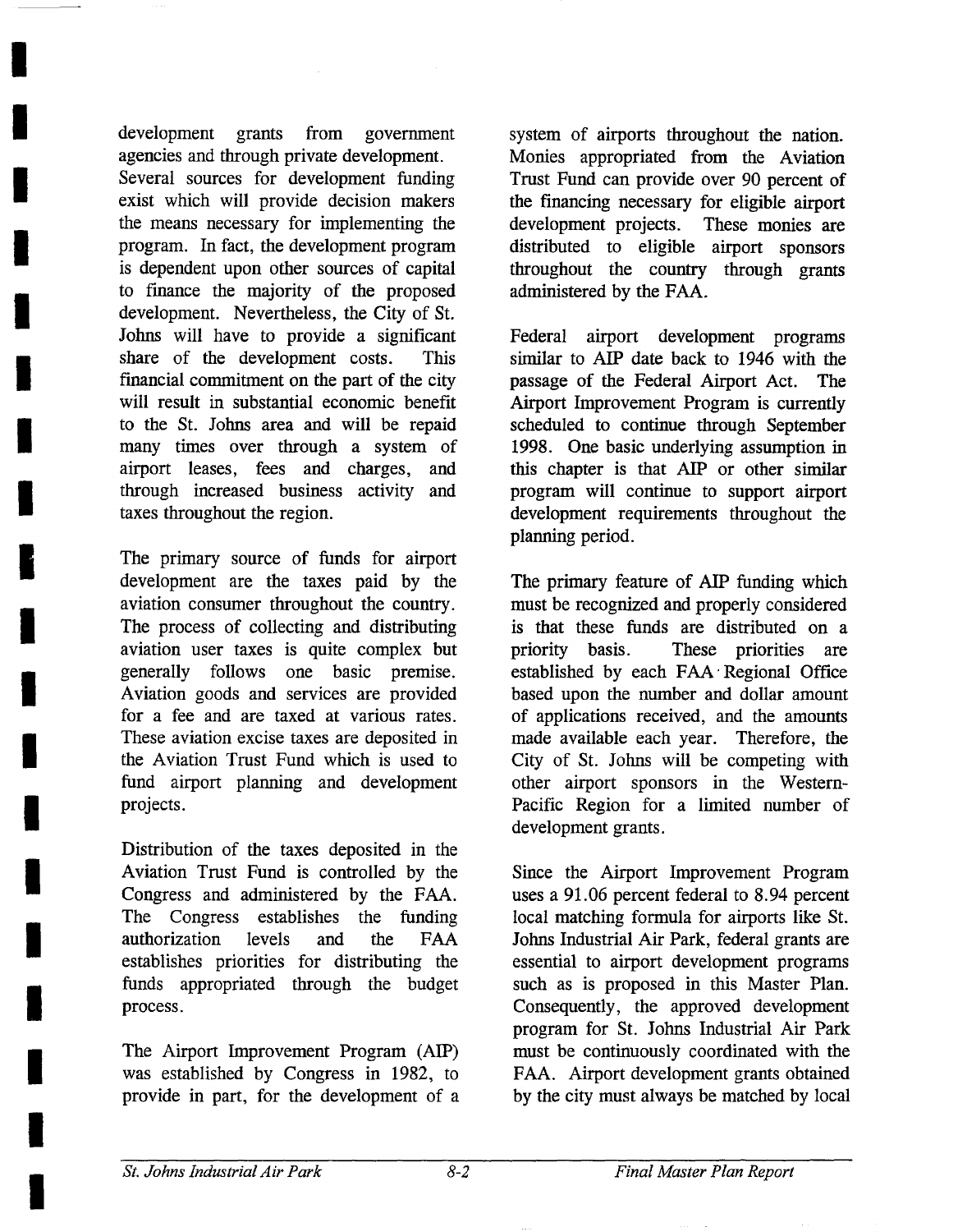funds. Therefore, it is important to act expeditiously in securing the nine percent local share for these grants or to have the local share already budgeted for the year in which the grant is desired or expected.

**I** 

**I** 

**I** 

**i** 

**I** 

**I** 

**I** 

**I** 

**I** 

**i** 

**I** 

**I** 

**I** 

**I** 

**I** 

**I** 

**I** 

**I** 

**I** 

In support of the State Airports System Plan, the State of Arizona also participates in the development of general aviation airports through its Department of Transportation, Aeronautics Division (ADOT). The state may grant up to 50 percent of the local share of FAA eligible projects and 90 percent on some projects not eligible for federal funding. Currently, the state has set a maximum grant amount of \$980,000 to any eligible airport in fiscal year 1998. Other funding sources are also presented in the various schedules for the individual development projects detailed later in this chapter. As with the federal participation, a similar level of coordination of program needs should be maintained with ADOT Aeronautics.

In addition to the local share on federally or state funded improvements, the City of St. Johns will be faced with financing necessary facilities that are not eligible for AIP or ADOT grants. The direct financing necessary for these projects will be high, and the natural tendency will be to reduce or eliminate basic facilities such as utilities and auto parking from the plans. Aviation users are expected to contribute at the local level to support these facilities through airport leases, aircraft parking fees, and fuel flowage fees.

The final source for development funding is the private sector. Private development is frequently ignored and often does not receive adequate credit for its investment in the airport. This master plan has identified many areas where private development sources can be encouraged to contribute needed improvements. These improvements will not only benefit the private concerns but will also benefit the airport and the community.

The community's interest in a public airport is to serve the aviation demands of the region and promote the economic well being of the community. As such, the principal benefactors are local residents, businesses and industry. Because of the importance of many of the improvements to local business, and subsequently the community as a whole, the public and private sector must work together to ensure that adequate resources are provided and long-term financing is available.

### AIRPORT DEVELOPMENT SCHEDULE AND COST SUMMARIES

The initial step in establishing an airport development schedule is to determine the cost of each proposed improvement. Cost data used in this study were collected from a variety of sources, including published engineering indices, government agencies and similar airport construction projects. The estimates for each planning period are based on current dollars. A 25 percent contingency for overhead, engineering, administration and unforeseen circumstances has been applied to the cost estimates of various development projects.

In future years, as the master plan is implemented, the current cost estimates can continue to serve as management aids by adjusting the 1998-based figures for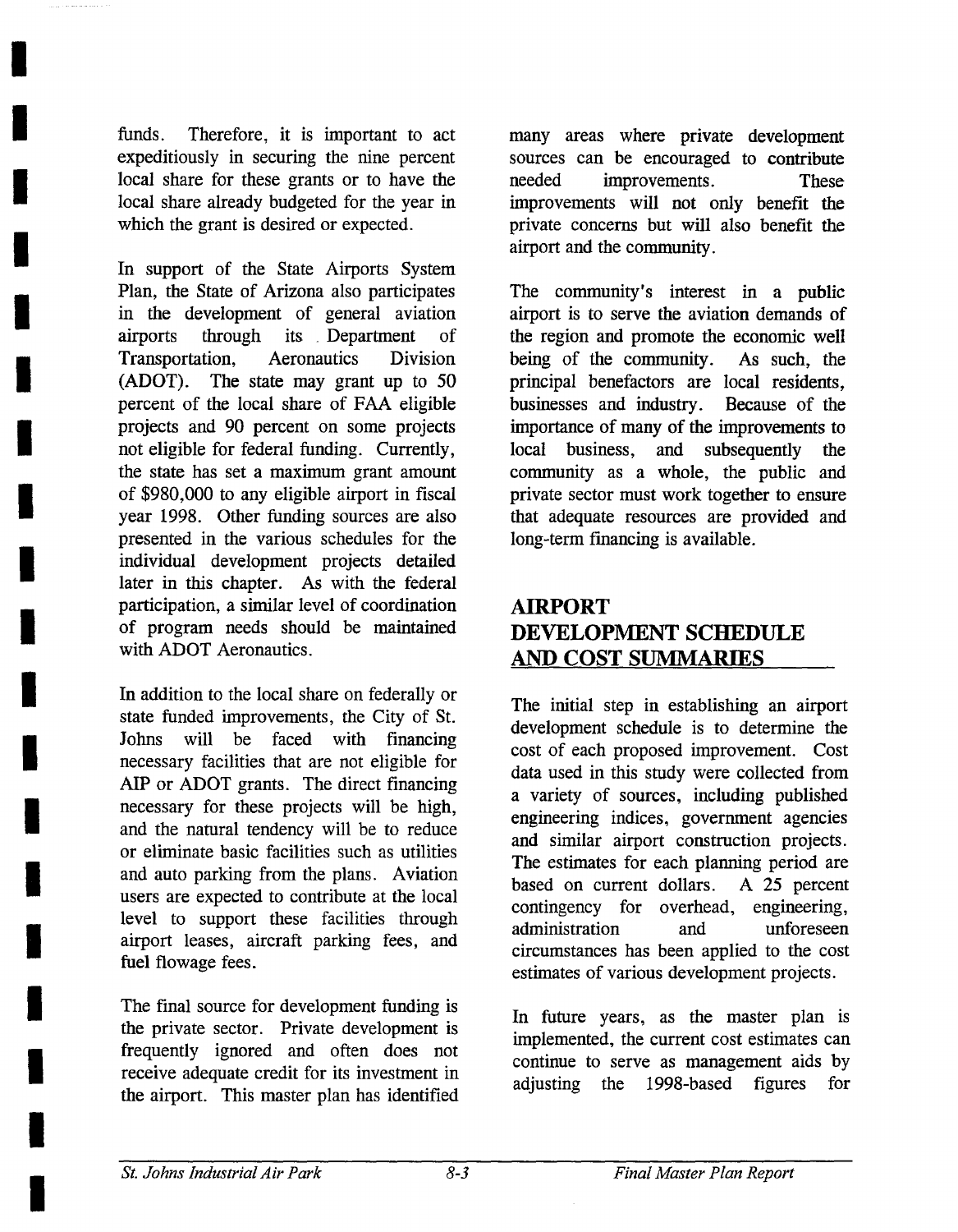subsequent inflation. This may be accomplished by converting the interim change in the National Consumer Price Index (CPI) into a multiplier ratio through the following formula:

$$
\frac{X}{CPI} = Y
$$

**I** 

**I** 

**I** 

**I** 

**I** 

**I** 

**I** 

**I** 

**I** 

**I** 

**I** 

**I** 

**I** 

**I** 

**I** 

**I** 

**I** 

**I** 

*I* 

Where:  $X = \text{CPI}$  in any given future year

$$
CPI = National CPI in 1998
$$
  
(1982 - 84 = 100)  

$$
Y = Change ratio (multiplier)
$$

Multiplying the change ratio (Y) times any 1998 based cost estimate presented in this study will yield the adjusted dollar amounts appropriate in any future year reevaluation. This procedure will be needed in the Continuous Planning Process section at the end of this chapter. National CPI data should be used, as local or regional measures may vary too widely or may not be available. The CPI information is available from the economic research departments of most banks or the Arizona Department of Commerce.

An airport development schedule takes into consideration not only the demand for facilities, but also the financial capability of the airport sponsor and the need to resolve current deficiencies. Development project scheduling has been divided into three major stages covering the entire planning period. The three planning stages are intended to reflect the relative importance of the development projects to aviation safety and airport efficiency.

The first five-year stage includes those items of critical importance to the overall safe operation of the airport and its benefit to the community as a whole. The second five-year stage includes those items necessary to tie related development items together and maintain or improve the capacity of the facility. The third longterm phase covering the remaining ten years should include those items necessary to improve efficiency and the overall operational effectiveness of the airport.

Of course, each phase should also include basic maintenance and revenue generating components. As shown in *Table 8.1*  below, the total cost for completing all three stages of development at St. Johns Industrial Air Park will be approximately \$4.59 million by the year 2017.

#### **Table 8.1**

### **Summary of Total Development Costs St. Johns Industrial Air Park**

| Stage I (1998-2002)<br>Stage II (2003-2007) | \$2,944,000<br>581,000 |
|---------------------------------------------|------------------------|
| Stage III (2008-2017)                       | 1,065,000              |
| <b>Total Development Costs</b>              | \$4,590,000            |

Prior to scheduling individual projects, two key points should be emphasized. First, with few exceptions, the staging of development projects has been based upon the projected activity at the airport. However, actual activity may vary from forecast levels. With the exception of those items directly related to safety and resolving current deficiencies, the development staging in this section should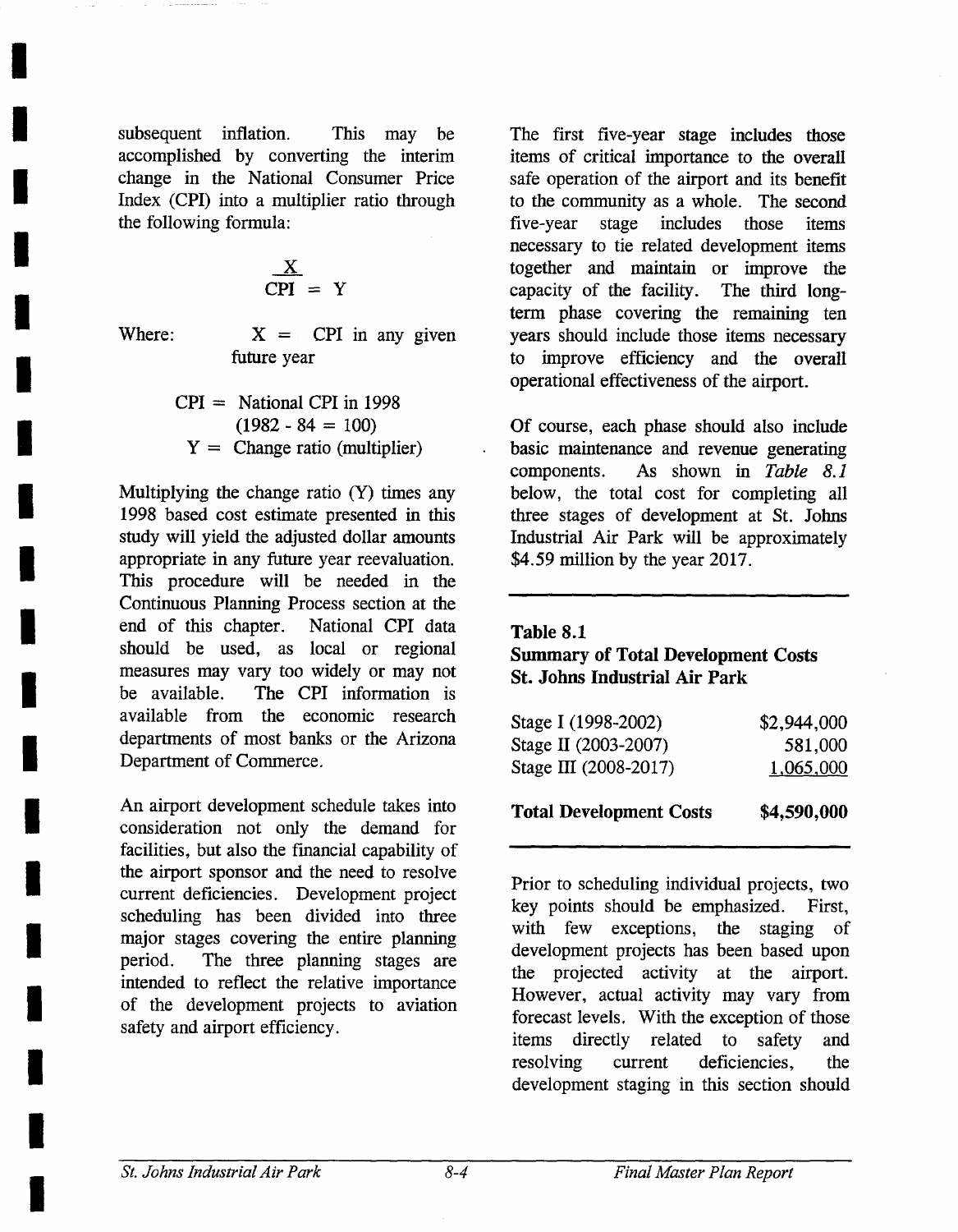also be viewed as a projection. In the event airport activity does not follow projected levels, implementation of projects should be altered to coincide with demand rather than according to an estimated schedule. Therefore, the Continuous Planning Process at the end of this chapter has been developed to allow the City of St. Johns to adjust the development program based on the various indicators of demand. Second, due to the conceptual nature of a master plan, implementation of recommended capital projects should occur only after further refinement of their design considerations and cost estimates through detailed engineering analyses at the project level.

### *Stage I (1998-2002)*

**I** 

**I** 

**I** 

**I** 

**I** 

**I** 

**I** 

**I** 

**I** 

**I** 

**I** 

**I** 

**I** 

**I** 

**I** 

**I** 

**I** 

**I** 

**I** 

Stage I development will cover the fiveyear period from 1998 through 2002. At the end of Stage I, St. Johns Industrial Air Park is expected to have approximately 14 based aircraft and an annual traffic volume of 21,000 aircraft operations. During this stage it is important to eliminate existing constraints to future development and alleviate deficiencies or shortages in existing facilities. Stage I will focus on providing those facilities that are necessary for safety and required for a minimum level of aviation service.

Stage I development will concentrate on the proposed development of Runway 3-21. The development will include extending the runway 640 feet and widening it from 60 feet to 75 feet in width. Medium Intensity Runway Lights (MIRL) will also be installed.

Other landside facility improvements will include reconstruction of the airport parking apron, construction of the

FBO/maintenance hangar with associated parking, and the relocation/extension of perimeter fencing. Installation of additional runway and taxiway edge lighting will serve to enhance nighttime operations. This development will form the foundation for future development and alleviate airport constraints and safety deficiencies.

### *Stage II (2003-2007)*

Stage II development includes the five-year period from 2003 through 2007. During Stage II the number of aircraft based at St. Johns Industrial Air Park is expected to grow to 16 aircraft and the annual traffic volume will increase to 27,000 operations.

Development in this stage will focus primarily on hangar development and installation of MITL on Taxiway B.

### *Stage III (2008-2017)*

Stage III includes the ten-year period form 2008 through 2017. These projects will include T-hangar construction, installation of PAPI-2 on Runway 3-21, and relocation of the city maintenance yard In addition, avigation easements for Runway 14-32 ends and Runway 3 end should be acquired. By the end of Stage III, activity at St. Johns Industrial Air Park is expected to increase to 25 based aircraft and 37,500 annual operations. At the completion of Stage III, St. Johns Industrial Air Park will be capable of accommodating the aviation activity anticipated during the planning period.

There is a considerable amount of flexibility built-in to the development staging, thereby providing that, if the local share of the development costs on a given project becomes prohibitive during either of the first two stages, shifting the financial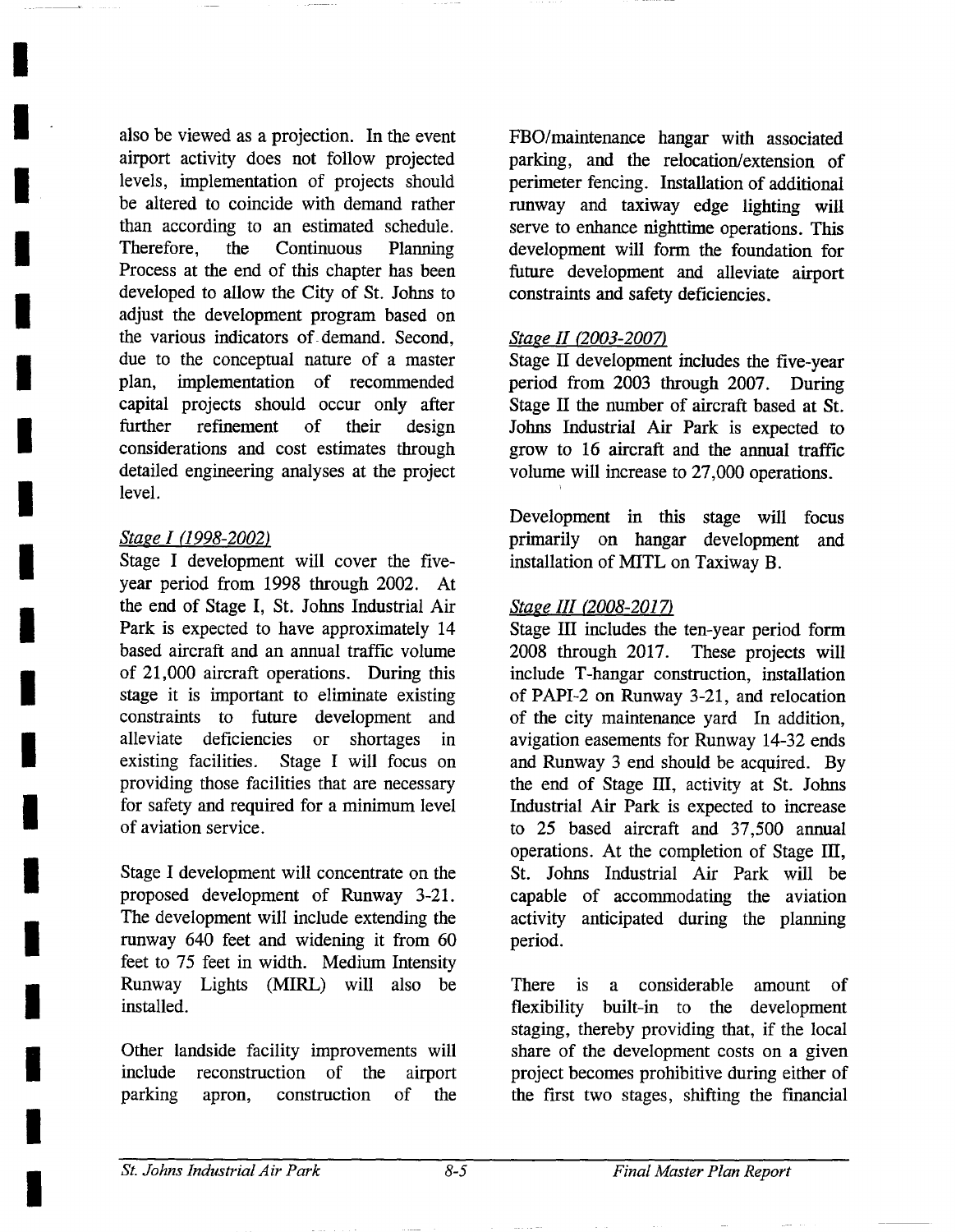burden to the subsequent stage could be considered. *Table 8.2* shows the proposed airport development schedule and project cost summary for all of the recommended

development at St. Johns Industrial Air Park.

#### **Table 8.2**

**I** 

**I** 

**I** 

**I** 

**I** 

**I** 

**I** 

**I** 

**I** 

**I** 

**I** 

**I** 

**I** 

**I** 

**I** 

**I** 

**I** 

*I* 

*I* 

**Estimated Development Schedule and Costs Summary St. Johns Industrial Air Park** 

|                         |                                           |                        |              | Unit       |                |
|-------------------------|-------------------------------------------|------------------------|--------------|------------|----------------|
| <b>Sequence</b>         | <b>Project Description</b>                | <i><b>Quantity</b></i> | <b>Units</b> | Price      | <b>Total</b>   |
|                         | Stage I                                   |                        |              |            |                |
| 1                       | <b>Reconstruct Aircraft Parking Apron</b> | 18,000                 | <b>SY</b>    | \$50.00    | \$900,000.00   |
| $\overline{c}$          | Widen Runway 3-21                         | 6,000                  | <b>SY</b>    | 40.00      | 240,000.00     |
| $\overline{2}$          | Extend Runway 3-21 (640')                 | 5,400                  | SY           | 75.00      | 405,000.00     |
| $\overline{2}$          | Relocate/Extend Perimeter Fence           | 1,500                  | LF           | 12.00      | 18,000.00      |
| 3                       | <b>Install MIRL Runway 3-21</b>           | 4,200                  | LF           | 30.00      | 126,000.00     |
| 4                       | Seal Coat Runway 14-32                    | 45,000                 | <b>SY</b>    | 5.00       | 225,000.00     |
| 5                       | Construct FBO/Maintenance Hangar          | 10,000                 | <b>SF</b>    | 100.00     | 1,000,000.00   |
| 5                       | <b>Construct Automobile Parking</b>       | 1,200                  | SY           | 25.00      | 30,000.00      |
|                         | STAGE I TOTAL                             |                        |              |            | \$2,944.000.00 |
|                         |                                           |                        |              |            |                |
|                         | <b>Stage II</b>                           |                        |              |            |                |
| 1                       | Install MITL Taxiway B                    | 5,200                  | LF           | 30.00      | 156,000.00     |
| $\overline{2}$          | Construct 10-Unit T-Hangar                | 10                     | EA           | 40,000.00  | 400,000.00     |
| 3                       | <b>Remove Existing Hangars</b>            | 1                      | <b>JOB</b>   | 25,000.00  | 25,000.00      |
|                         | STAGE II TOTAL                            |                        |              |            | \$581,000.00   |
|                         |                                           |                        |              |            |                |
|                         | <b>Stage III</b>                          |                        |              |            |                |
| $\mathbf{1}$            | Construct 10-Unit T-Hangar                | 10                     | EA           | 40,000.00  | 400,000.00     |
| $\overline{2}$          | Install PAPI-2 Runway 3-21                | $\overline{2}$         | EA           | 20,000.00  | 40,000.00      |
| 3                       | Relocate City Maintenance Yard            | 1                      | <b>JOB</b>   | 250,000.00 | 250,000.00     |
| $\overline{\mathbf{4}}$ | <b>Obtain Avigation Easements</b>         | 75                     | AC           | 5,000.00   | 375,000.00     |
|                         | STAGE III TOTAL                           |                        |              |            | \$1,065,000.00 |
|                         | TOTAL DEVELOPMENT COSTS                   |                        |              |            | \$4,590,000.00 |

 $AC = A<sub>c</sub>$ 

 $LF = Linear$  Feet

 $SY = Square Yards$ 

 $EA = Each$ 

 $LS = Lump Sum$ 

 $SF = Square$  Feet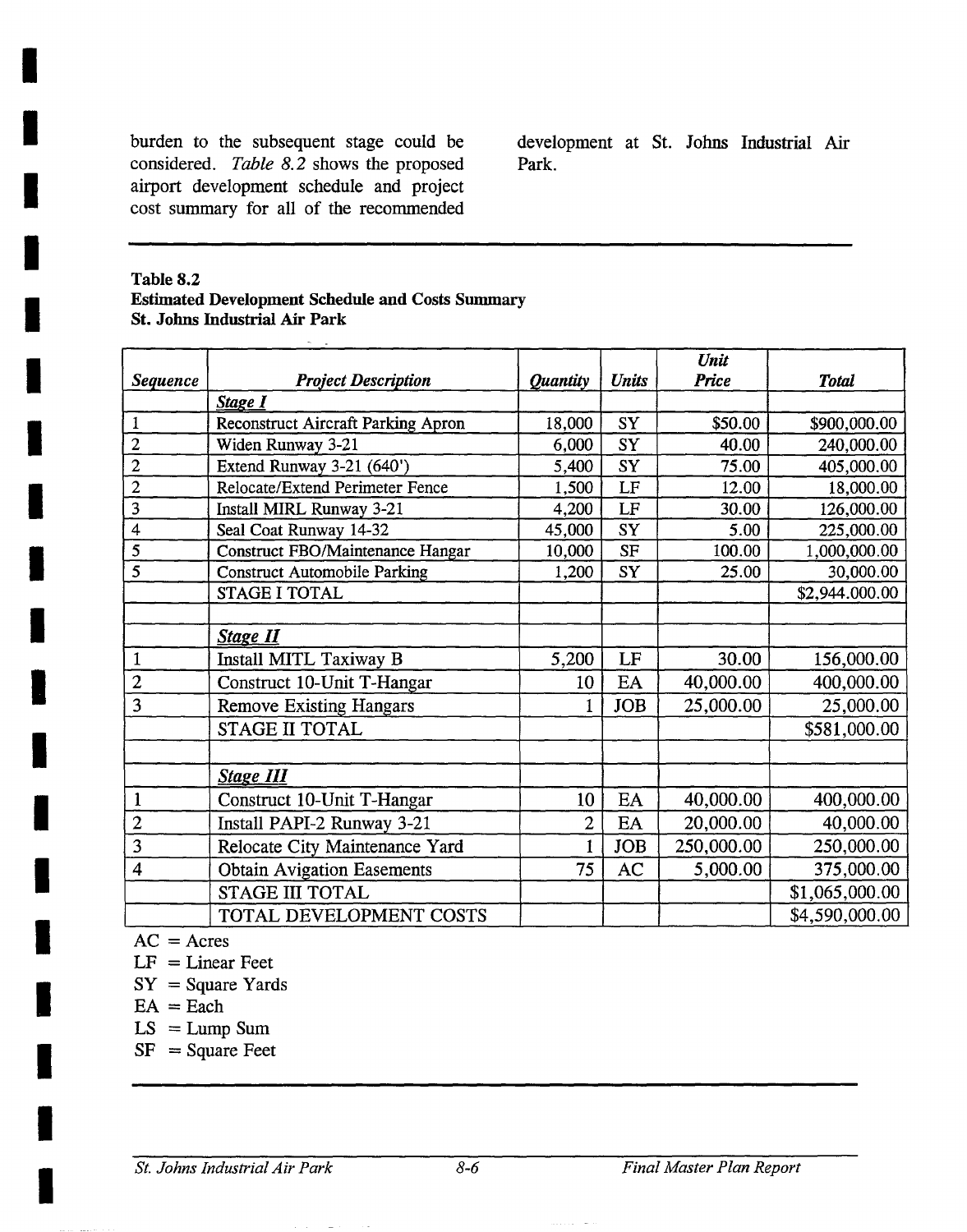While the costs of developing the proposed new facilities at St. Johns Industrial Air Park will be \$4.59 million, it should be remembered that a large portion of these improvements can be provided at minimal direct cost to the city. Tenants cognizant of the opportunities to conduct business profitably at the airport may provide much of the investment for FBO and hangar facilities.

Optimum funding sources for all the proposed development items will be shown in detail later in the chapter. **The**  development program relies heavily on FAA funding for all eligible projects, however, it must be realized that federal funds will be limited. If federal funds are not available, state grants may be used to fund 90 percent of the development costs. A summary of historical project grant awards are listed in the following table.

### **Table 8.3 History of Project Grants St. Johns Industrial Air Park**

**I** 

**I** 

**I** 

**I** 

**I** 

**I** 

**I** 

**I** 

**!** 

**i** 

**1** 

*I* 

| <b>FAA Grants</b>    | Project                      | Date        |                  | <b>Amount</b> |  |  |
|----------------------|------------------------------|-------------|------------------|---------------|--|--|
|                      |                              |             |                  |               |  |  |
| ladap -01            | Pave & Mark RWY 2/20 Ph I    | 1980        | \$               | 452,530.00    |  |  |
| $ADAP - 02$          | Pave & Mark RWY 2/20 Ph II   | 1981        | \$<br>249,542.00 |               |  |  |
| $AIP-0I$             | Reconstruct RWY 13/31        | 1984        | \$<br>366,528.00 |               |  |  |
| $AIP -02$            | Install MIRL RWY 13/31       | 1985        | \$               | 370,246.00    |  |  |
| $AIP - 03$           | Construct TXY, Fencing       | 1987        | \$<br>235,000.00 |               |  |  |
| $AIP -04$            | Parallel Taxiway             | 1990        | \$               | 256,139.00    |  |  |
| $AIP -05$            | Master Plan                  | 1991        | \$               | 45,792.00     |  |  |
| AIP -06              | Taxiway Extension            | 1992        | \$<br>423,428.00 |               |  |  |
|                      | <b>Total FAA Amounts</b>     |             | \$2,399,205.00   |               |  |  |
| <b>ADOT Grants</b>   | Project                      | <b>Date</b> |                  | Amount        |  |  |
| <b>State Matches</b> | 4.47 Percent of FAA          | Various     | \$               | 107,244.46    |  |  |
| <b>N922</b>          | Surface RWY 13/31            | 1989        | \$               | 127,523.00    |  |  |
| N036                 | NDB, AWOS, Fence & Lighting  | 1990        | \$               | 53,535.00     |  |  |
| <b>N239</b>          | Surface RWY, TXY, Apron, Rd. | 1992        | \$               | 324,800.00    |  |  |
| W539                 | Surface RWY, Fencing         | 1995        | \$               | 225,000.00    |  |  |
| N639                 | Apron Repair                 | 1996        | \$               | 500,000.00    |  |  |
| ADOT Loan            | Fuel Farm                    | 1996        | \$<br>300,000.00 |               |  |  |
|                      | <b>Total State Amounts</b>   |             | \$1,638,102.46   |               |  |  |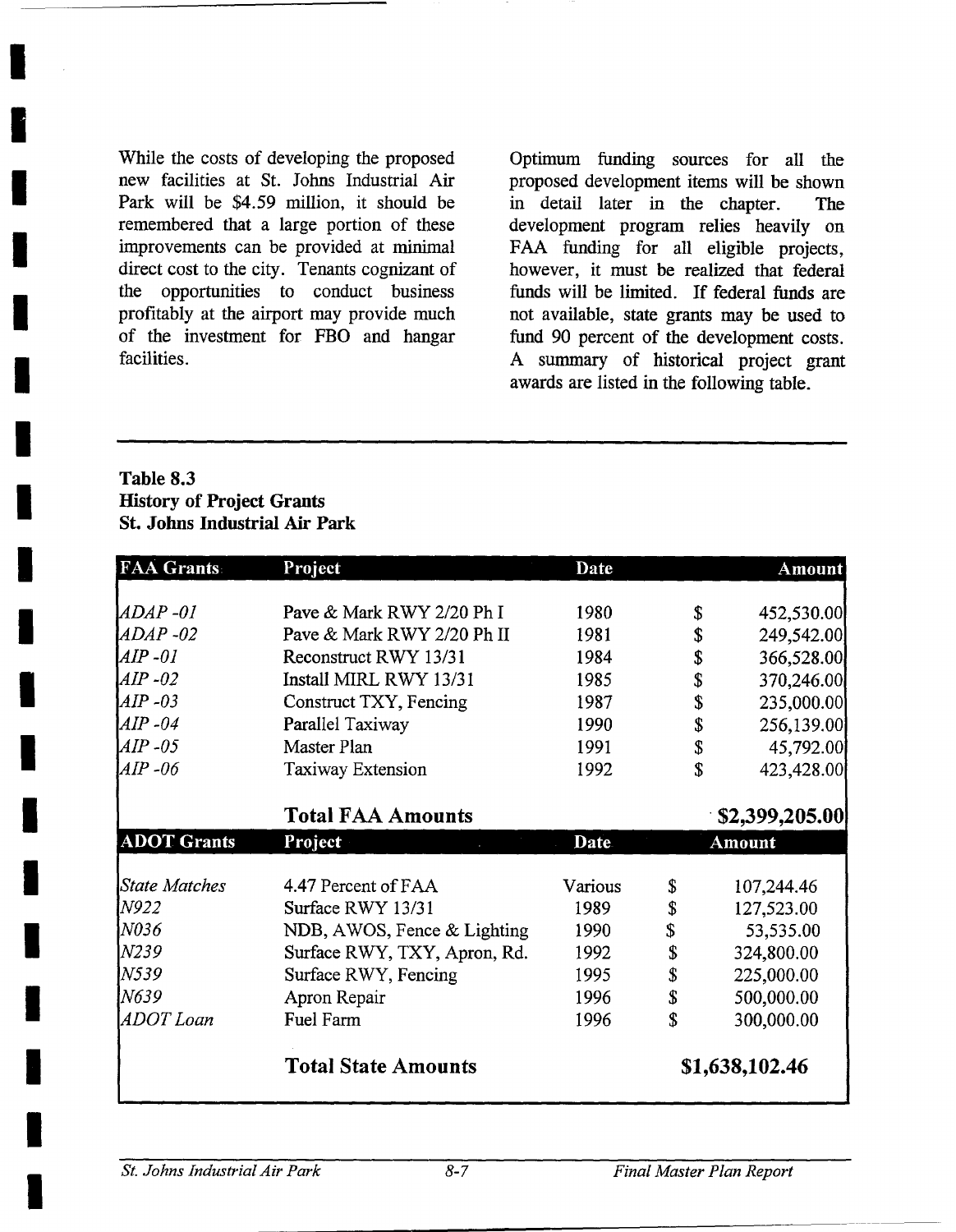### FINANCING THE LOCAL SHARE OF AIRPORT CAPITAL IMPROVEMENTS

**I** 

**I** 

**I** 

**I** 

**I** 

**I** 

**I** 

**I** 

**I** 

**I** 

**I** 

**I** 

**I** 

**I** 

**I** 

**I** 

**I** 

**I** 

**I** 

In addition to the revenues derived from airport operations, the City of St. Johns has several methods available for financing the local share of airport development costs. The most common methods involve debt financing which amortize the debt over the useful life of the project or a specified period. Methods of debt financing commonly available to the city are discussed below.

### GENERAL OBLIGATION BONDS

General Obligation Bonds are a common form of municipal bonds whose payment is secured by the full faith, credit, and taxing authority of the city. General Obligation Bonds are instruments of credit and, because of the community guarantee, reduce the available debt level of the sponsoring community. This type of bond uses tax revenues to retire debt and the key element becomes the approval of the elaborate to a tax levy to support airport development. If approved, General Obligation Bonds are typically issued at a lower interest rate than other types of bonds.

### SELF-LIQUIDATING GENERAL OBLIGATION BONDS

As with all General Obligation Bonds, Selfliquidating Bonds are secured by the issuing governmental agency. They are retired, however, by the adequate cash flow from the operation of the facility for which the bonds were issued. However, the state

court must determine that the project is self-sustaining and that the debt may legally be excluded from the debt limits of the community.

Since the credit of the local government bears the ultimate risk of default, the bond issue is still considered, for the purpose of financial analysis, as part of the debt limit of the community. Therefore, this method of financing may mean a higher rate of interest on all bonds sold by the community. The amount of increase in the interest rate depends, in part, upon the degree of exposure risk of the bond. Exposure risk occurs when there is insufficient net airport operating income to cover the level of debt service plus coverage requirements, thus forcing the community to absorb the residual.

### REVENUE BONDS

Revenue Bonds are payable solely from the revenue of a particular project or from operating income of the borrowing agency, such as an Airport Authority which lacks taxing powers. Generally, they fall outside of constitutional and statutory limitations and, in many cases, do not require electorate approval. Because of the limitations on other public bonds, airport sponsors are increasingly turning to revenue bonds whenever possible.

However, Revenue Bonds normally carry higher rate of interest because they lack the guarantees of General Obligation Bonds. It should also be noted that the general public would usually be aware of the risk involved with a revenue bond issue for a general aviation airport. Therefore, the sale of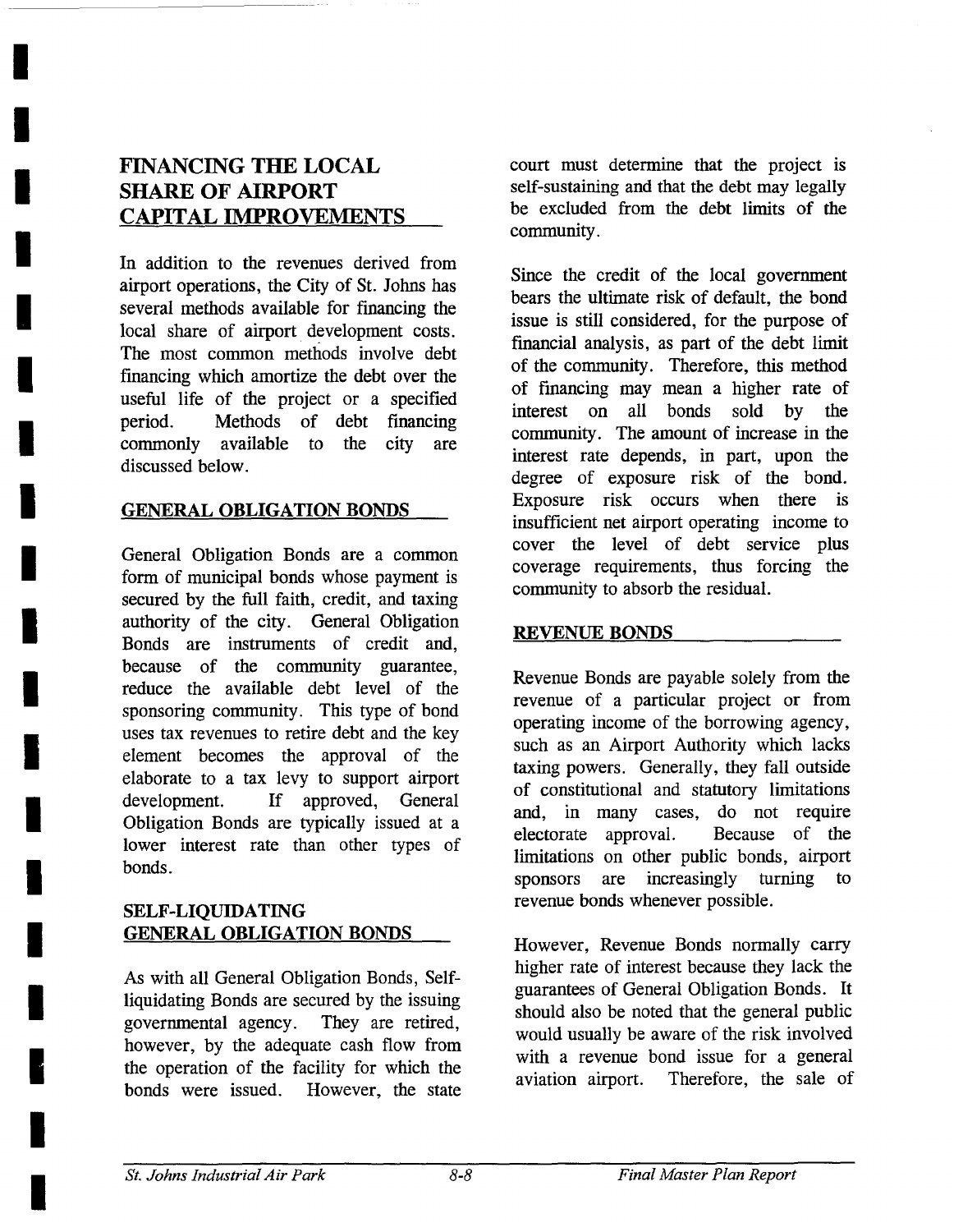such bonds could be more difficult than others.

### BANK FINANCING

**I** 

**I** 

**I** 

**I** 

**I** 

**I** 

**I** 

**I** 

**I** 

**I** 

**I** 

**I** 

**I** 

**I** 

**I** 

**I** 

**I** 

**I** 

**I** 

Some airport sponsors have used bank financing as a means of providing airport development capital. Generally, two conditions are required; the airport must demonstrate the ability to repay the loan plus interest, and the capital improvement must be less than the value of the present facility. These are standard conditions which are applied to almost all bank loan transactions. This method of financing could be particularly useful for smaller development items that will produce revenues and a positive cash flow.

### THIRD-PARTY SUPPORT

Several types of funding fall into this category. For example, individuals or interested organizations may contribute portions of the required development funds. Although not a common means of airport financing, the role of private financial contributions not only increases the financial support of the project, but also stimulates moral support to airport development.

Because of the high potential for industrial park development, park developers could be interested in investing in certain development projects such as providing the local share for a runway extension or a lump sum contribution towards general airport improvements.

Another method of third-party support involves permitting the fixed base operator (FBO) to construct his own hangar and maintenance facilities on property leased from the airport. The advantage to this arrangement is that it lowers the local share of development costs, a large portion of which is building construction. However, the disadvantage is that the airport sponsor will receive a smaller percentage of the revenue generated at the airport. For this reason, it is important to consider all eventualities before entering into a specific lease agreement.

### COMMUNITY SUPPORT

While it would certainly be advantageous for an airport to support itself, the indirect and tangible benefits of the airport to the economy of the region and its growth must be considered. Approximately ten people are directly employed on the airport by the city, the FBO's or other tenants. As airport activity increases, it is likely employment on the airport will also grow throughout the planning period. The local construction industry will also benefit throughout the planning period.

The local construction industry will benefit directly from implementation of the development program. The cost of the Master Plan improvements coming from fund sources outside the community will total approximately \$2.64 million. In addition to the above Master Plan improvement costs, buildings developed by private investors in new airport lease areas could total another \$1.8 million in new construction.

Other community benefits involve business growth and development that is enhanced by the availability of an airport. While it is unlikely that industry has or has not chosen to locate in the St. Johns area solely because of the airport, the fact remains that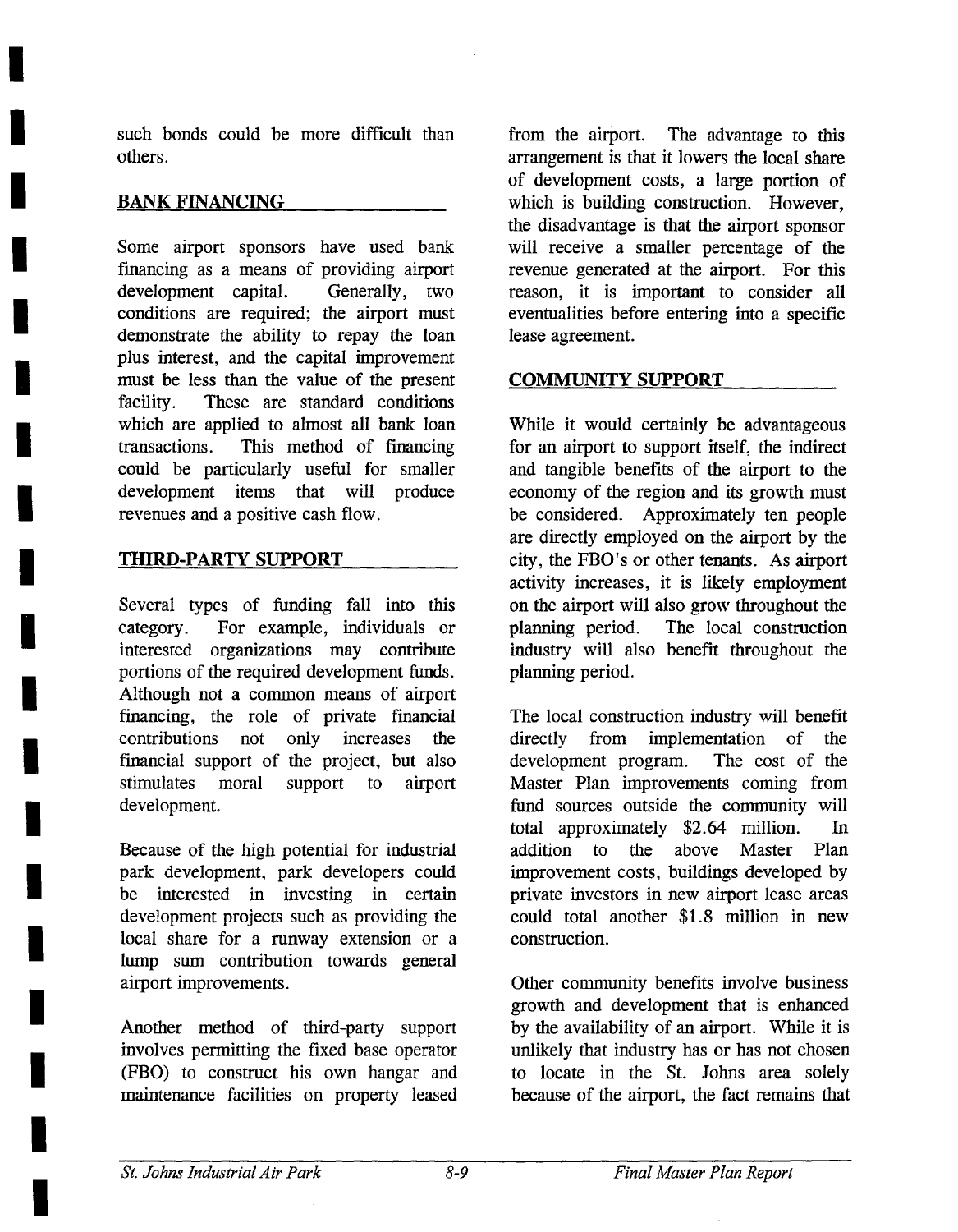the major employers in the community benefit extensively from the present of St. Johns. Some of these same firms own and operate aircraft that use the airport. Clients and suppliers of businesses in the White Mountain Region will also benefit by the future facilities. This type of extensive use by corporate aircraft is a definite trend across the United States. The trend has been generated in part by the movement of American Industry from the larger metropolitan areas to smaller communities that offer lower taxes and labor costs and a better working environment.

**I** 

**I** 

**I** 

**I** 

**I** 

**I** 

**I** 

**I** 

**I** 

**I** 

**I** 

**I** 

**I** 

**i** 

*i* 

**Table 8.4** 

Time is money to corporate executives and corporate aircraft are answering the need for quick access to and from these new locations. The ability of St. Johns to provide convenient access to corporate aircraft will be reflected not only in benefits to existing business and industry, but could be a strong positive factor in attracting new industry to the White Mountain Region.

#### SUMMARY OF DEVELOPMENT FUNDING

**Development Funding Sources** 

Funding for the development of St. Johns Industrial Air Park over the next twenty plus years will be obtained from several sources. As indicated in Table 8.3, federal and state aid will be critical to the funding of proposed developments at St. Johns Industrial Air Park. It should be remembered however, that both the FAA and ADOT Aeronautics Division strive not to participate in the funding of projects that duplicate facilities within close proximity to one another.

St. Johns Industrial Air Park has the capability to serve the majority of the aviation demands of the area. Consequently, St. Johns Industrial Air Park will more likely be developed to a greater degree than the other airports in the area. These other airports will need to be developed to provide aviation services to their local communities. The development of all the airports throughout the area should be coordinated to avoid duplication and maximize service.

The City of St. Johns will need to keep fully abreast of all the potential funding sources and research each source on a continuing basis.

| <b>Stage</b> | <b>Federal</b> | <b>State</b> | <b>City/Private</b> | <b>Total</b> |
|--------------|----------------|--------------|---------------------|--------------|
| Stage I      | \$1,538,004    | \$304,998    | \$1,100,998         | \$2,944,000  |
| Stage $\Pi$  | 142,054        | 29,473       | 409,473             | 581,000      |
| Stage III    | 377,900        | 243,550      | 443,550             | 1,065,000    |
| <b>TOTAL</b> | \$2,057,958    | \$578,021    | \$1,954,021         | \$4,590,000  |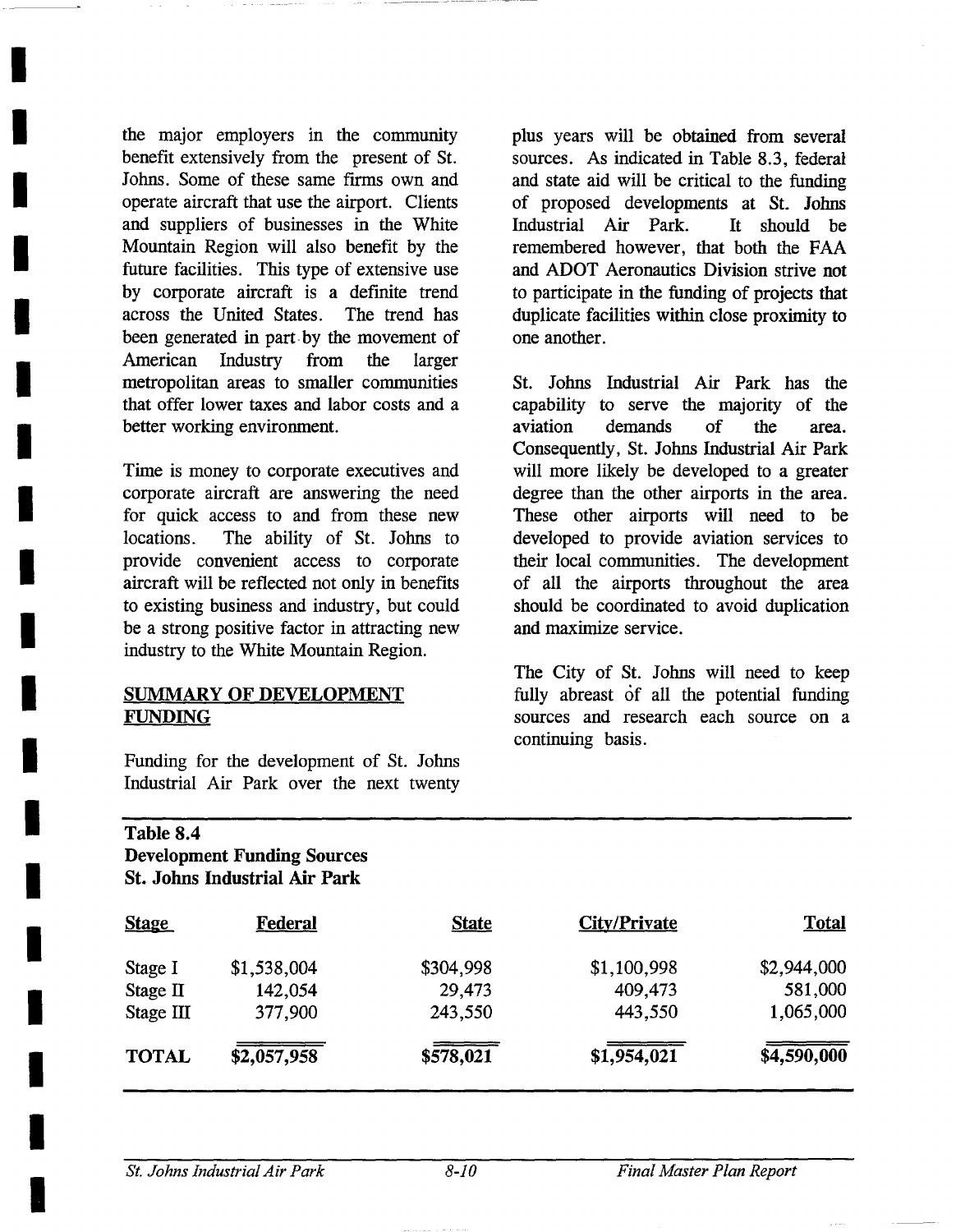The final portions of this chapter deal with this through a process called Continuous Planning. By closely monitoring the aviation activity and availability of funds with the worksheets provided on the following pages, airport management will be able to carry out its function of implementing the master plan.

### **CONTINUOUS PLANNING PROCESS**

**I** 

**I** 

**I** 

**I** 

**I** 

**I** 

**I** 

**I** 

**I** 

**I** 

**I** 

**I** 

**I** 

**I** 

**I** 

**I** 

**I** 

**I** 

**I** 

The successful implementation of the St. Johns Industrial Air Park Master Plan will require sound judgment on the part of airport management. Among the more important factors influencing management's decisions to carry out a recommendation are scheduling or sequencing, and airport activity. Both of these factors can be used as references in implementation of the plan.

While it was necessary for scheduling and budgeting purposes to focus on the timing of airport development, the actual need for facilities is in fact established by levels of activity. Proper master plan implementation suggests the use of airport activity rather than time as the primary criterion in airport development. However, the development must also follow a logical progression so that the development does not create intermediate conflicts in the process.

Experience has demonstrated that significant problems can arise from strict adherence to schedules rather than demands. These problems center around the inherent inflexibility and inability of this policy to deal with new issues that develop from unforeseen events that may occur after the plan is completed. The format used in the development of this master plan has attempted to deal with this issue by emphasizing that planning is a continuous process that does not end with the completion of the master plan, and recognizing this factor without invalidating the planning priorities or the sequence of development within the Master Plan.

The primary issues and concepts upon which the St. Johns Industrial Air Park Master Plan is based should remain current for many years to come. The real value of a usable master plan, however, is that it serves to keep the issues and objectives of airport development in the mind of the user. Consequently, the user is better able to recognize changes and their potential effects on the airport.

Guidelines and worksheets are included in the following section for each future year during the initial stage of development from 1998 through 2002. Summary worksheets are also included for Stage II and Stage III. All estimated development costs are based upon 1998 dollars.

### CONTINUOUS PLANNING AIDS

The continuous planning process requires the City of St. Johns to consistently monitor the progress of the airport in terms of growth in based aircraft, annual operations and fuel sales. Accurate tracking of this data is important because this growth is critical to the exact timing and need for a significant portion of the proposed airport facilities. The information obtained from this monitoring process will provide the data necessary to determine if development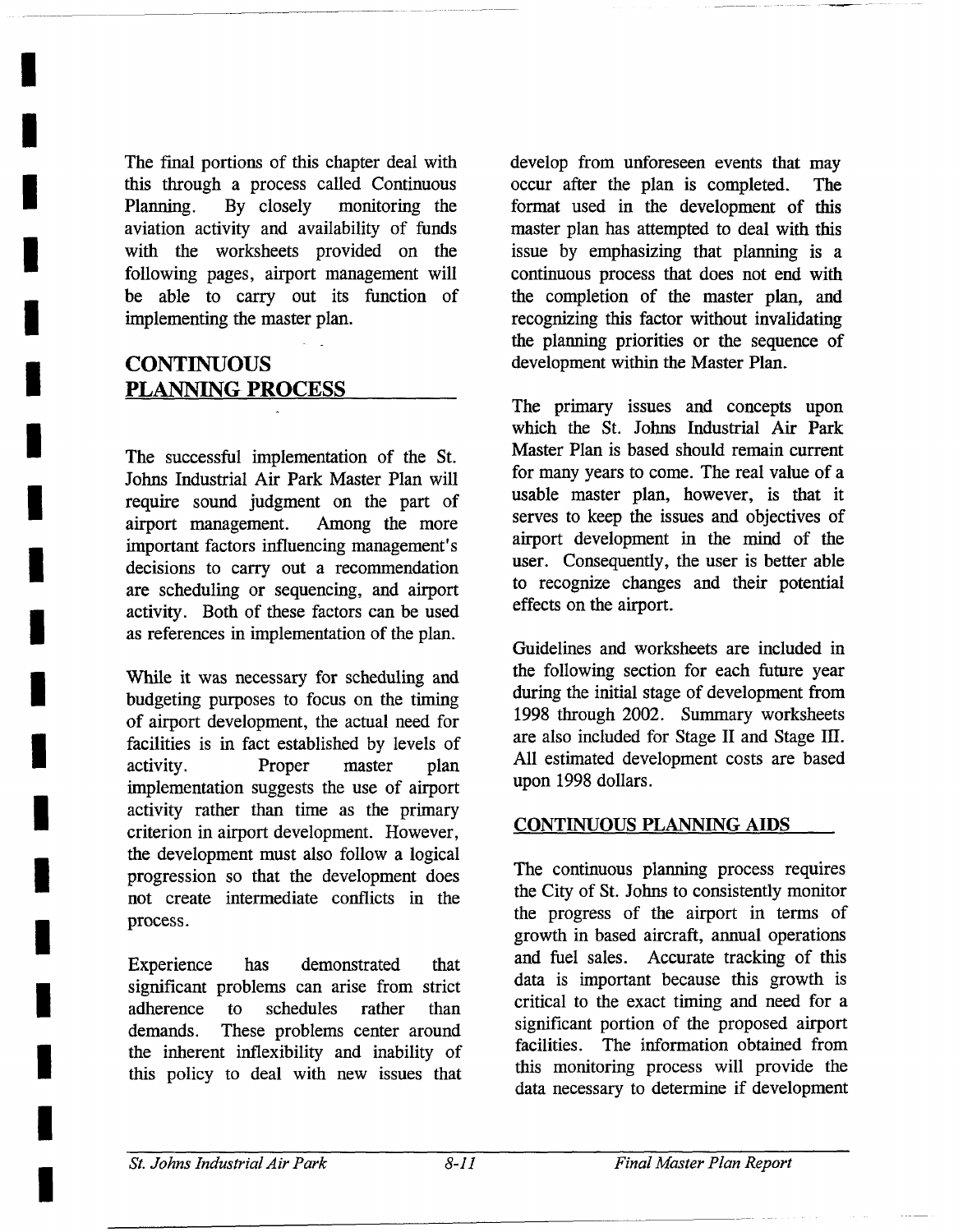should be accelerated, decelerated, or maintained as scheduled.

**I** 

**I** 

**I** 

**I** 

**I** 

**I** 

**I** 

**I** 

**I** 

**I** 

**I** 

**I** 

**I** 

**I** 

**I** 

**I** 

**I** 

**I** 

*I* 

On an annual basis, airport management should compile this information and determine the actual number of based aircraft, total amount of fuel sales, and total annual aircraft operations. Use of the Continuous Planning Chart *(Exhibit 7A)*  and the Continuous .Planning Graph *(Exhibit 7B)* will enable the city to visualize airport activity growth and compare it to the forecast levels.

The actual future airport operating statistics data should be entered in the space provided on the continuous planning charts and graphs. With this information, adjustments in the development schedule can easily be made to effectively deal with deviations from forecasts or respond to any unique demands that may arise. By closely monitoring the activity and availability of funds, the city will be better able to carry out its function of implementing the St. Johns Industrial Air Park Master Plan.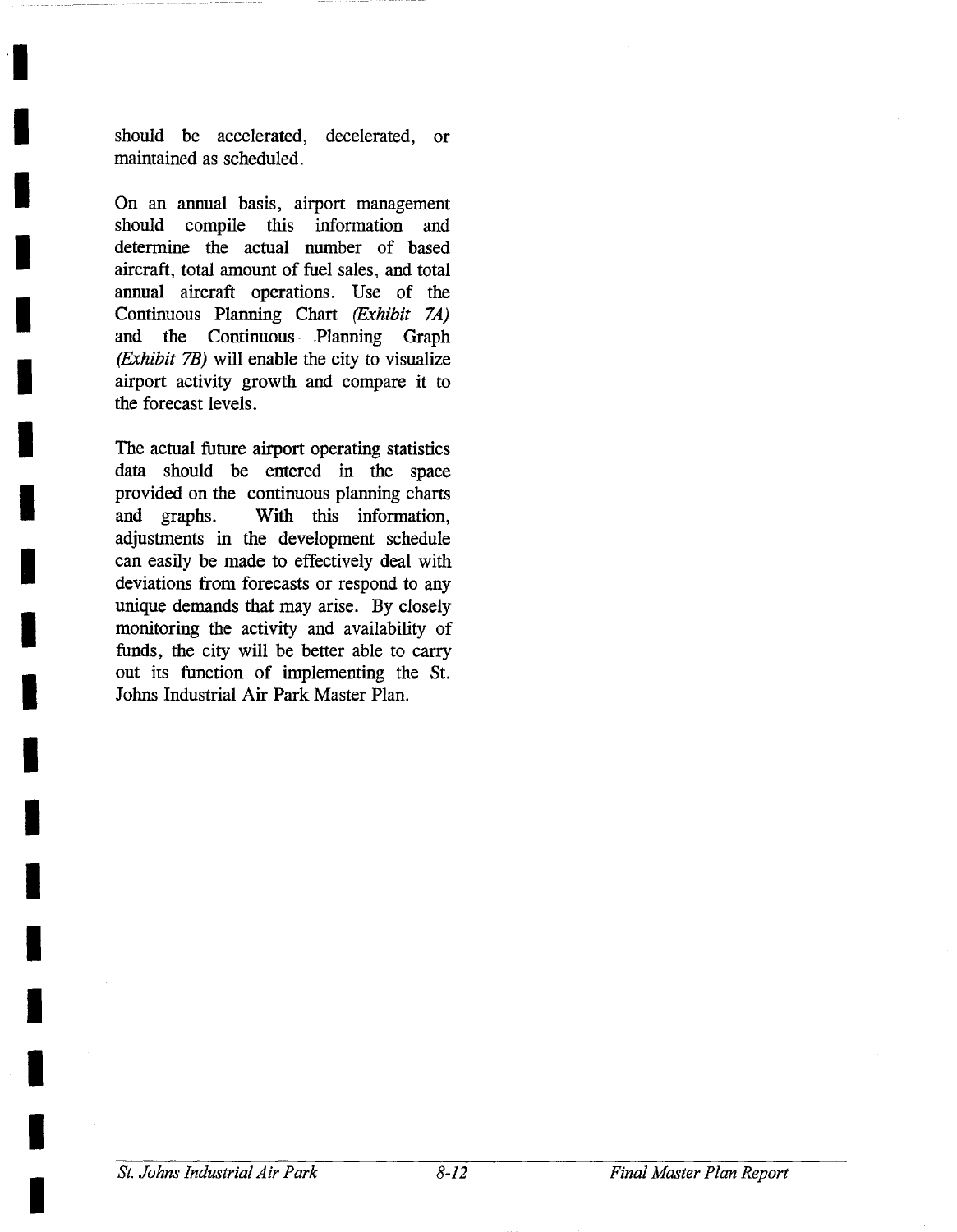St. Johns Industrial Airpark Continuous Planning Chart

|                   | <b>BASED AIRCRAFT</b> |        | <b>ANNUAL OPERATIONS</b> |        |
|-------------------|-----------------------|--------|--------------------------|--------|
| <b>YEAR</b>       | Forecast              | Actual | Forecast                 | Actual |
| 1995              |                       | 10     |                          | 15,000 |
| 1996              | 11                    |        | 16,200                   |        |
| 1997              | $\overline{12}$       |        | 17,400                   |        |
| 1998              | $\overline{12}$       |        | 18,600                   |        |
| 1999              | $\overline{13}$       |        | 19,800                   |        |
| 2000              | 14                    |        | $\overline{21,000}$      |        |
| 2001              | 15                    |        | 22,200                   |        |
| 2002              | 16                    |        | 23,400                   |        |
| 2003              | $\overline{16}$       |        | 24,600                   |        |
| 2004              | 17                    |        | 25,800                   |        |
| $\overline{2005}$ | $\overline{18}$       |        | 27,000                   |        |
| 2006              | 19                    |        | 28,200                   |        |
| 2007              | 20                    |        | 29,400                   |        |
| 2008              | $\overline{20}$       |        | 30,600                   |        |
| 2009              | 21                    |        | 31,800                   |        |
| 2010              | 22 <sub>1</sub>       |        | 33,000                   |        |
| $\overline{2011}$ | $\overline{2}2$       |        | 33,900                   |        |
| 2012              | $\overline{23}$       |        | 34,800                   |        |
| 2013              | 24                    |        | 35,700                   |        |
| 2014i             | 24                    |        | 36,600                   |        |
| $\overline{2015}$ | 25                    |        | 37,500                   |        |
| 2016:             | 25                    |        | 38,400                   |        |
| 20171             | 26 <sub>l</sub>       |        | 39,300                   |        |
|                   | 26 <sup>2</sup>       |        | 40,200                   |        |

**I** 

۷

Ш

**I** 

**I** 

**I** 

**I** 

**I** 

**I** 

**I** 

**I** 

**I** 

**I** 

**I** 

**EXHIBIT 8A** 

St. Johns Industrial Air Park Airport Master Plan